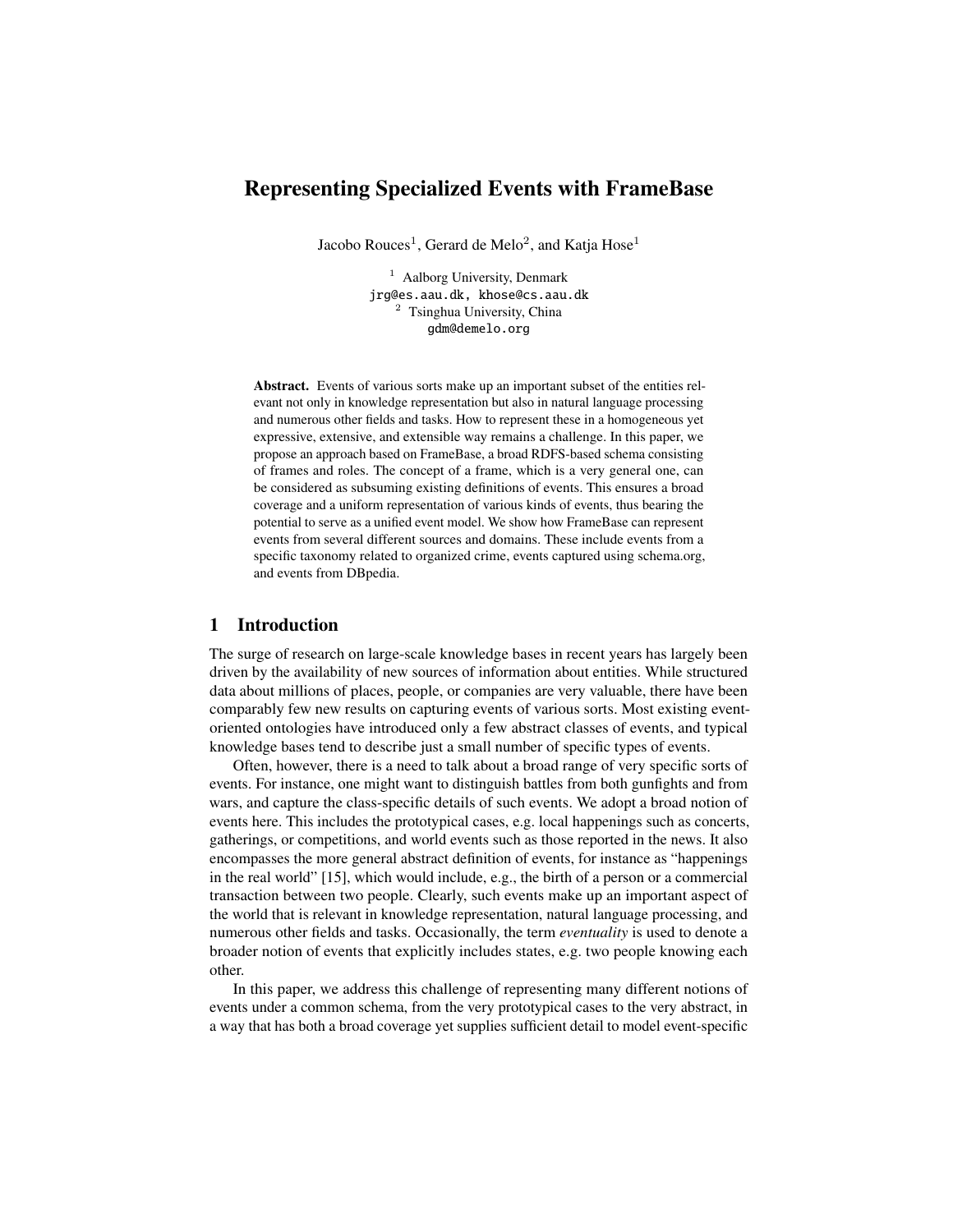properties. For this, we present a new approach for representing event information that is based on FrameBase [12], a broad RDFS-based schema made of frames and their roles. FrameBase provides a predefined vocabulary with event-specific properties for thousands of different kinds of events. For instance, FrameBase's schema accounts for the fact that a battle takes place in a certain time and place and normally involves two parties. For this, the schema draws on two linguistic resources, FrameNet [2] and WordNet [6]. As these describe important fragments of the English lexicon, their coverage is quite substantial. Additionally, as we illustrate later on, FrameBase can be easily extended.

In the following, we prove the suitability of FrameBase for representing different kinds of events by creating rules that integrate instances from different domains:

- A taxonomy of event classes relating to organized crime from the EU FP7 project ePOOLICE<sup>3</sup>. In the project, the event classes in the taxonomy are used as types of entities that are extracted from documents crawled from the web, as part of a strategic early-warning system. The taxonomy was originally captured using the Conceptual Graphs formalism [17]. We use and integrate the event taxonomy as it is, without ad-hoc modifications to the schema.
- The subclasses and properties of the "Event" class in schema.org, which "provides a collection of schemas that webmasters can use to markup HTML pages in ways recognized by major search providers, and that can also be used for structured data interoperability" [1].
- The subclasses and properties of the "Event" class in DBpedia [4], which are extracted from the infoboxes in Wikipedia.
- We conclude with a more general overview of how salient aspects of events [15] can be mapped into FrameBase.

This paper is structured as follows. After describing previous approaches and research in Section 2, a brief overview of the FrameBase schema is given in Section 3. Section 4 then shows how we can rely on the FrameBase schema to represent events from several different sources and domains. Finally, Section 5 provides concluding remarks and describes avenues for future research and applications of our work.

# 2 Related Work

Considering their importance and unique characteristics, events have been included in numerous upper-level ontologies and vocabularies. In [15], existing event models are reviewed, but these define very broad abstract categorizations or meta-models. Only few example specializations or vocabularies for narrow domains exist, and their overall size is relatively small.

For instance, the Simple Event Model (SEM) Ontology [18] introduces the four types *Event*, *Actor*, *Place*, and *Time*. While it provides a mechanism to create more specific ones by extending these, it does not actually define any specific kinds of events itself. Similarly, the LODE (Linking Open Descriptions of Events) model [16] provides very general concepts, such as the four just mentioned. The event model E [14] proposes a generic structure for the definition of events, but a specific vocabulary is provided

 $^3$  <code>https://www.epoolice.eu/</code>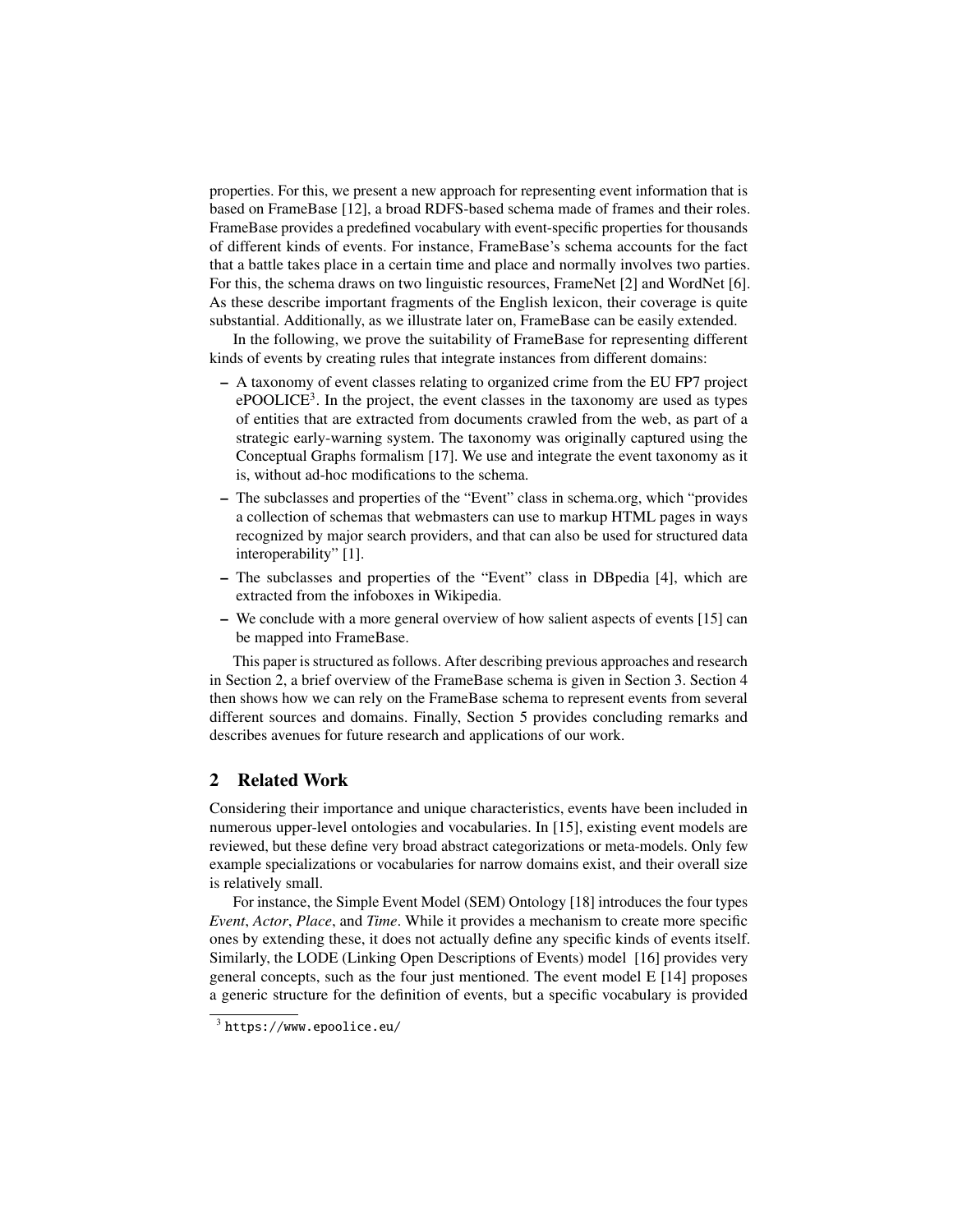only for the domain of media events with sensor data. The Event Ontology [11] defines a single event class, for which time, place, agents, factors, products, and meronymic relations can be specified, and the domain of focus is music events. Likewise, the Context Ontology (CONON) is limited to the domain of pervasive computing environments [19].

FrameBase's schema instead aims at a broader coverage of many domains by building on natural language resources. Previous work has made use of natural language processing techniques to extract events from text. For instance, one study [5] relies on semantic role labelling (SRL) in conjunction with VerbNet to collect events from text and convert them to the LODE vocabulary mentioned above. Another system [10] extracts events both from text and from semi-structured data. We believe that such automatic extraction methods would benefit from being able to use a standardized wide-coverage representation schema for their output.

# 3 The FrameBase Schema

The FrameBase schema [12] consists of classes representing frames, and properties representing frame elements. A *frame* describes any kind of situation, state or action, in which several elements, participants (agents, patients, etc.) or properties are involved. Examples include commercial exchanges, marriages, or the act of stomping. The *frame elements* refer to the participants or properties that are involved in a particular frame instance. Common general frame elements include those of agent, patient, time, and location, but not all frames involve these. Frame elements are sometimes also referred to as semantic roles, roles, or theta roles, especially when they are very general.

The frames and the frame elements in FrameBase are organized in hierarchies of classes (based on subclass relationships) and of properties (based on subproperty relationships), respectively. There are three kinds of frames in FrameBase: LU-microframes, synset-microframes and non-lexical frames. Non-lexical frames are very general and are situated in the upper part of the hierarchy. LU-microframes (lexical unit microframes) descend from non-lexical frames, but are much more specific by being associated with the meaning of particular words (the lexical units). They come from FrameNet [7, 13]. Synset-microframes allow an intermediate level of granularity connecting synonymous LU-microframes, e.g. for *marriage* and *matrimony*. These are based on WordNet [6], and thus also have allowed us to extend the coverage of FrameBase beyond that of FrameNet. In the field of linguistics, frames are said to be evoked by words: for example, both the verb *to create* and the noun *creation* evoke the Creation frame.

FrameBase additionally provides direct binary predicates to directly connect certain values for elements of a given frame. For example, in a creation event, the agent and the place are directly connected via the establishesInPlace relation. This enables more concise queries and representations when only two elements are involved in a particular frame. The frame patterns and the direct binary predicates are logically connected by means of definite clauses that can be used with different kinds of inference systems.

For interoperability with existing resources, FrameBase relies on the standard RDF model [9], which has become a common choice for representing knowledge. This is particularly true in the context of the Linked Data [3], a large Web of datasets referring to and reusing each other's elements. The RDF model uses subject-predicate-object triples to represent statements. Each triple can also be seen as an edge in a directed labelled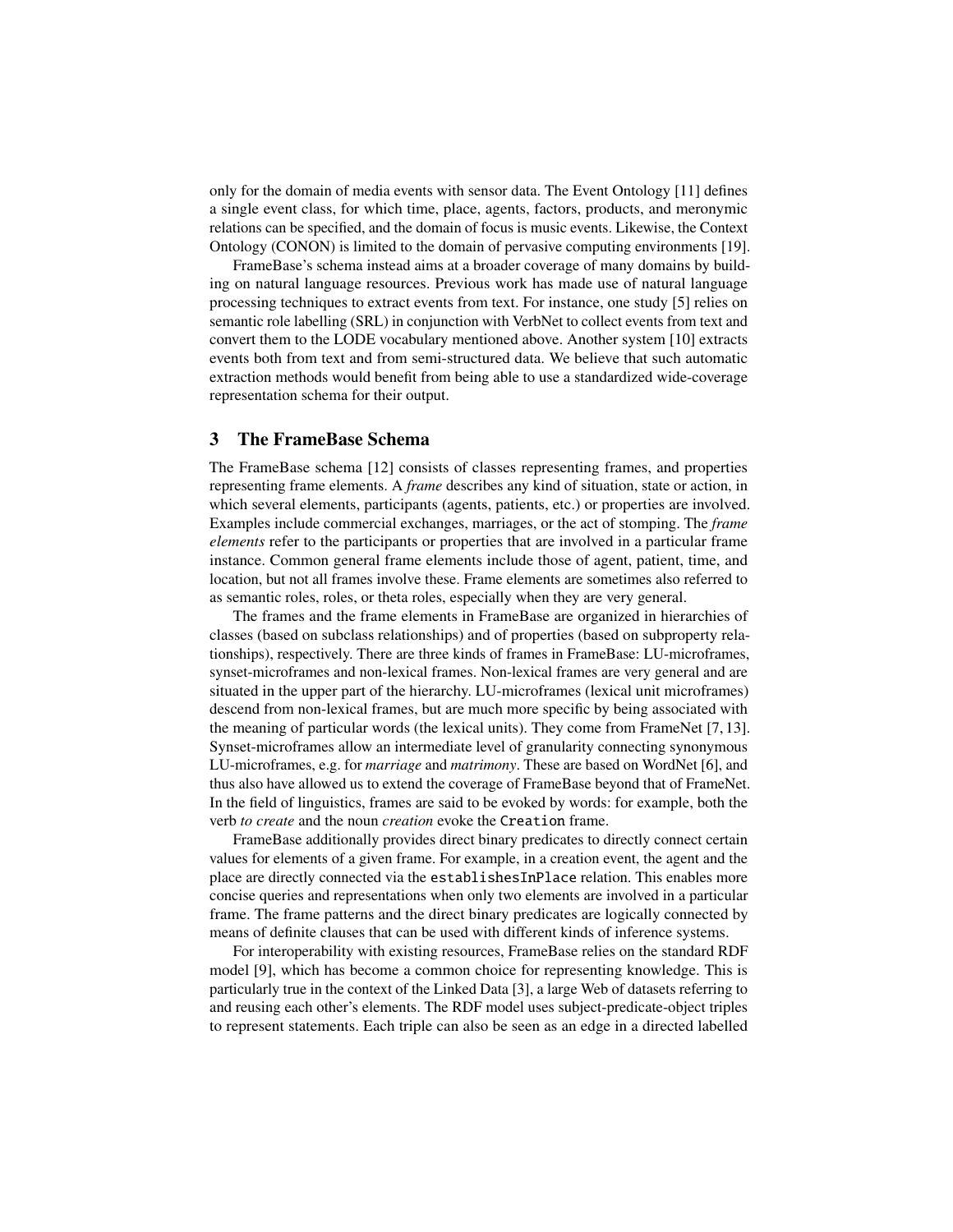entity-relationship graph. SPARQL [8] is the standard query language for RDF, which is what we use in order to integrate other event representations into FrameBase.

Event frames are specific kinds of frames, subsuming a range of different notions of events, from the very abstract (e.g., "a natural abstraction of happenings in the real world" [15]) to notions with a notably narrower scope, such as that of widely-known events [10]. Frame elements correspond to what are referred to as *aspects* in the event literature [15]. However, frames can also be more general, and include what the event model E categorizes separately as entities [14]. For example, FrameNet, from which FrameBase is derived, includes a frame People that is evoked by lexical units (LUs) such as the noun *man*, and with frame elements such as Age and Origin.

We believe that the advantage of FrameBase over the existing event models lies on the fact that while extensible as the others, it already provides a broad-coverage vocabulary out of the box in order to bootstrap widespread adoption. Besides, its connection to natural language provides potential advantages, like interfacing with text for question answering or text mining.

FrameBase includes, from FrameNet, an Event frame, which inherits from the Change of state scenario frame, and includes a relatively rich hierarchy below for events like creation and destruction events (including more specific ones such as births and deaths), and some others. However, not every event must necessarily fall below this event frame, nor does doing so preclude it from being mapped to other frames that represent other conceptualizations for events, or reflect other perspectives of the frame that stress different aspects than the eventive one. Therefore, the representation of events in FrameBase is not confined to the Event frame and its subframes. We will see examples of this in the next section.

# 4 Integrating Events

In the first subsections of this section, we present manually built rules for integrating events from three different sources into FrameBase. Later, we add further explanations about these rules and discuss the complexity of the integration rules, and the challenges they present, in particular when they are to be established automatically.

# 4.1 Representing Events about Organized Crime

The following list of integration rules shows, for each instance of an event class in the organized crime conceptual graph (in bold), the corresponding representation in RDF that it would have in FrameBase. In particular, the main event instance is represented by the anonymous node \_:e. The default prefix indicates elements that already existed in the core FrameBase schema created from FrameNet and WordNet.

```
Event :e a :frame-Event-event.n
  Act _:e a :frame-Intentionally_act-act.n
     Arrest _:e a :frame-Arrest-arrest.n
         Drug Possession Arrest _:e a :frame-Arrest-arrest.n .
         _:e :fe-Arrest-Offense _:e2 .
         _:e2 a :frame-Offenses-possession.n
```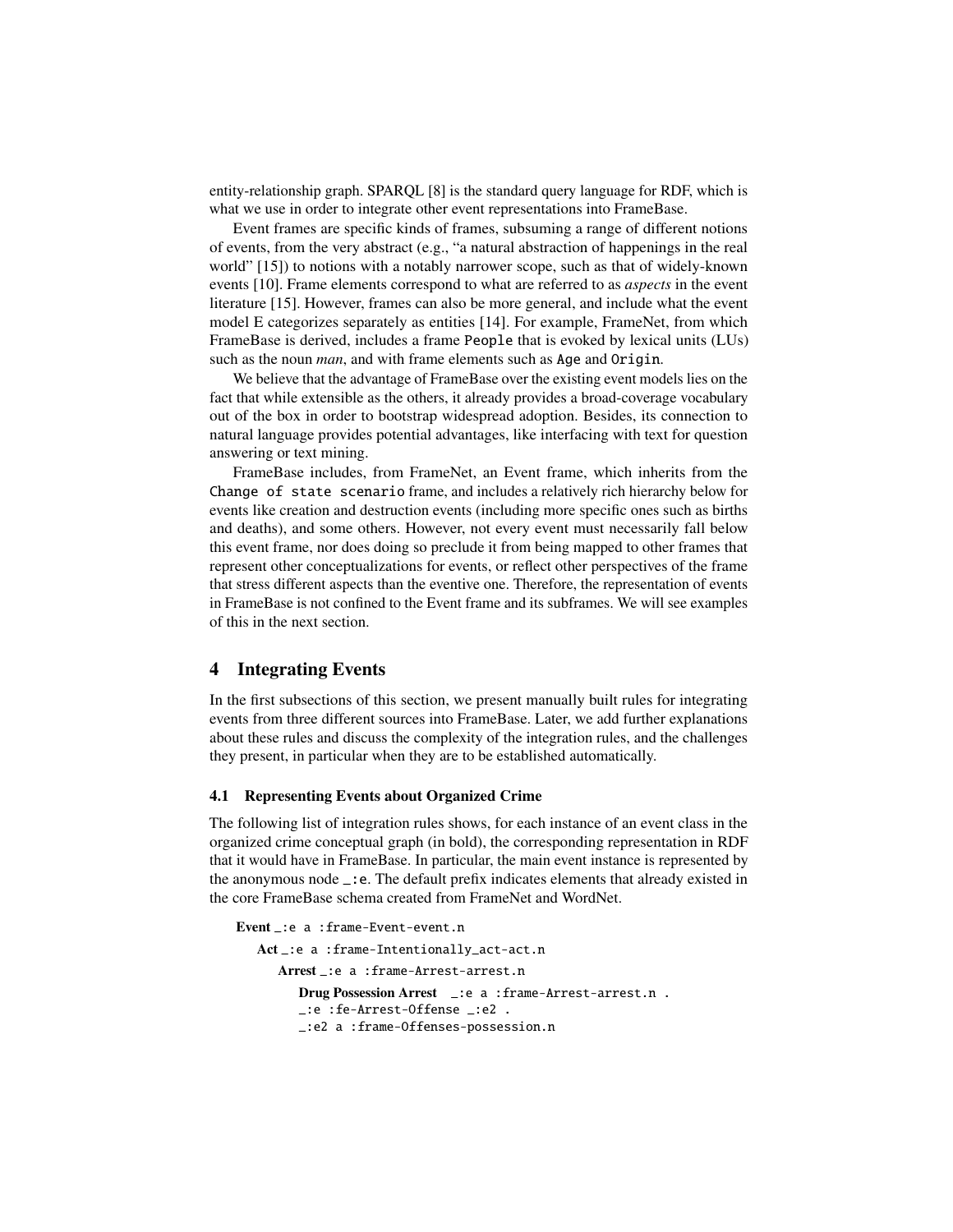```
Human Trafficking Arrest _:e a :frame-Arrest-arrest.n .
         _:e :fe-Arrest-Offense _:e2 .
        _:e2 a :frame-Commerce_scenario-trafficker.n .
         _:e2 :fe-Commerce_scenario-Goods :frame-People-human.n
        Metal Theft Arrest _:e a :frame-Arrest-arrest.n .
        _:e :fe-Arrest-Offense _:e2 .
         _:e2 a :frame-Theft-theft.n .
        _:e2 :fe-Theft-Goods :frame-Substance-metal.n .
         _:e2 a :frame-Offenses-theft.n
      Buy _:e a :frame-Commerce_buy-buy.v
      Crime _:e a :frame-Committing_crime-crime.n
         Illegal Drug Use _:e a :frame-Ingest_substance-use.v
            Consume _:e a :frame-Ingestion-consume.v
           Inhale _:e a :frame-Ingest_substance-sniff.v
           Inject _:e a :frame-Ingest_substance-inject.v
           Possession _:e a :frame-Offenses-possession.n
           Smoke _:e a :frame-Ingest_substance-smoke.v
         Organised Crime
_:e a fbe:frame-Organization-criminal%20organization.n
         Theft _:e a :frame-Theft-theft.n .
         _:e a :frame-Offenses-theft.n
           Metal Theft _:e a :frame-Theft-theft.n .
         _:e :fe-Theft-Goods :frame-Substance-metal.n .
         _:e a :frame-Offenses-theft.n
         Trafficking _:e a :frame-Commerce_scenario-trafficker.n
           Drug Trafficking
_:e a :frame-Commerce_scenario-trafficker.n .
_:e :fe-Commerce_scenario-Goods :frame-Intoxicants-drug.n
           Human Trafficking
_:e a :frame-Commerce_scenario-trafficker.n .
_:e :fe-Commerce_scenario-Goods :frame-People-human.n
     Seizure _:e a :frame-Taking-seizure.n
         Drug Seizure _:e a :frame-Taking-seizure.n .
_:e :fe-Taking-Theme :frame-Intoxicants-drug.n
     Sell _:e a :frame-Commerce_sell-sell.v
      Transaction _:e a :frame-Commercial_transaction-transaction.n
         Crime Transaction
_:e a :frame-Commercial_transaction-transaction.n .
_:e a :frame-Committing_crime-crime.n
           Drug Trafficking Transaction
_:e a :frame-Commercial_transaction-transaction.n .
_:e a :frame-Committing_crime-crime.n .
_:e :fe-Commercial_transaction-Goods :frame-Intoxicants-drug.n
           Human Trafficking Transaction
```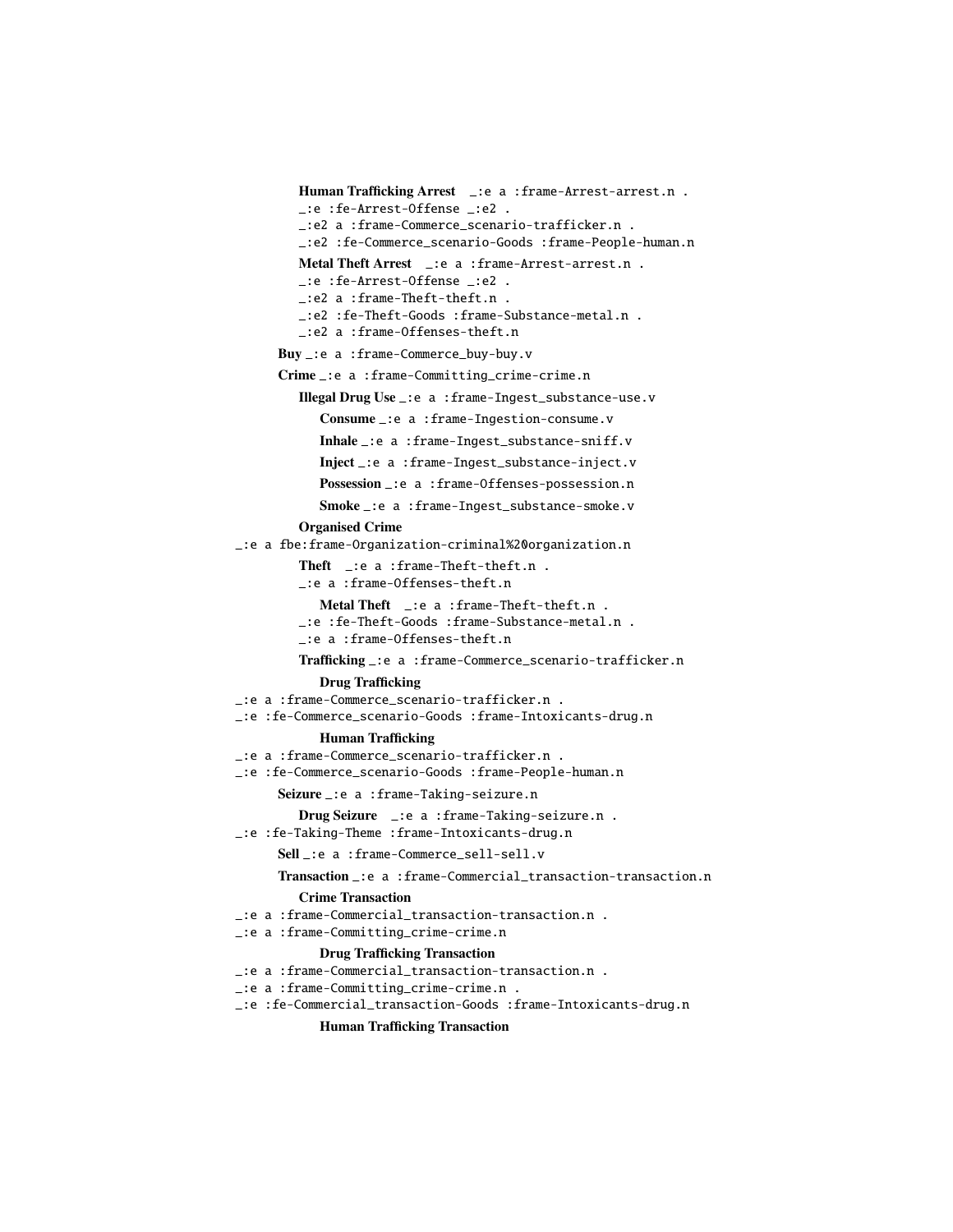\_:e a :frame-Commercial\_transaction-transaction.n .

\_:e a :frame-Committing\_crime-crime.n .

```
_:e :fe-Commercial_transaction-Goods :frame-People-human.n
```
#### Metal Theft Transaction

\_:e a :frame-Commercial\_transaction-transaction.n .

\_:e a :frame-Committing\_crime-crime.n .

\_:e :fe-Commercial\_transaction-Goods :frame-Substance-metal.n

The hierarchy in the original ontology is not necessarily consistent with the hierarchy in FrameBase. Only in certain cases does a superclass relationship between two elements of the source also exist between the two elements' respective translations to FrameBase. Therefore, for each translation of an original class of event, the translations of the parents in the original ontology can be added to the set of instances (ABox) in FrameBase, and this will provide additional knowledge that would not always be inferred by the FrameBase schema alone.

We minimize the need for declaring new frames and frame elements for specialized domains by making use of the compositionality of most specialized terms, creating complex structures that combine the semantics of simpler, basic elements. For instance, the translation for the event of type "Drug Possession Arrest" declares an event of type arrest, and specifies that it is about drug possession by assigning drug possession (Offenses-possession.n) as the offence.

Owing to this flexibility, we merely needed to mint one single new entity that had not existed in the core FrameBase schema (the microframe Organization-criminal%20 organization.n, with the prefix fbe: denoting that this is an extension). This exemplifies the potential of FrameBase to represent events from relatively specialized domains, but at the same time the capacity to be extended to fill any possible gaps.

For representing timelines, the frame Individual\_history-history.n can be used. Each timeline can be represented with one instance of that frame. This instance can be linked with the frame element Individual\_history-Domain to the topic, which is preferably an entity (or alternatively, a literal or an anonymous node or dummy entity named with a literal). The instance can also be linked with the frame element Individual\_history-Event to each of the elements in the timeline. Additional frame elements are available in FrameBase, originating from FrameNet, for expressing participants, total duration, etc.

Then, complex queries such as retrieving all events in a given timeline between two given dates, can be built in SPARQL. Similarly, sub-events can be represented with the property path: ^:fe-Part\_whole-Part/:fe-Part\_whole-Whole.

### 4.2 Representing Events from DBpedia.org

We now turn to the Event class in DBpedia, and its subclasses, showing how these can be integrated into FrameBase. The integration is implemented using SPARQL CONSTRUCT rules because DBpedia is already in RDF. We only add a couple of subclasses, but most of the properties belong to the parent Event class itself.

# Top event

CONSTRUCT { ?e a :frame-Event-event.n .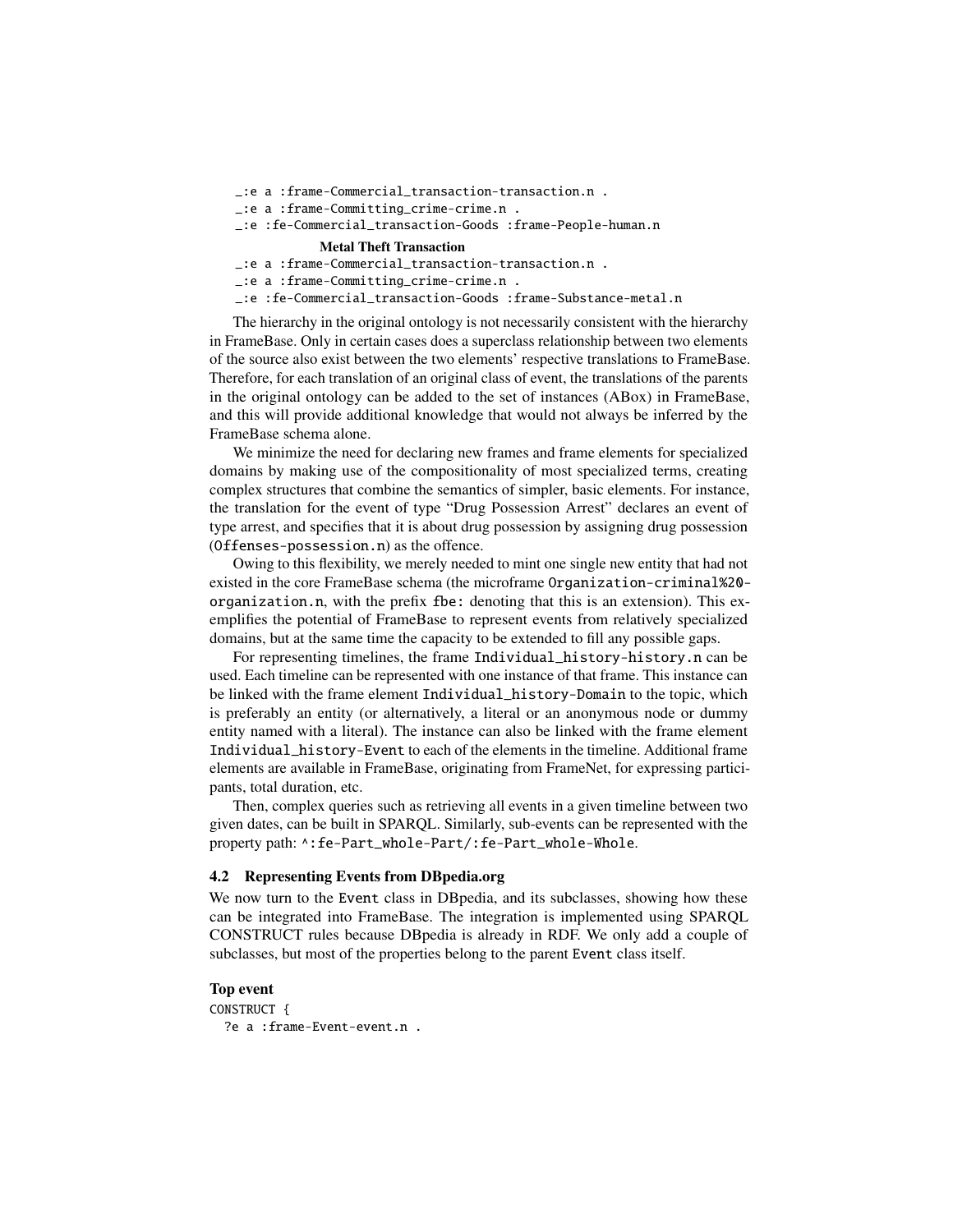```
?e :fe-Event-Time _:timePeriod .
    _:timePeriod a fbe:frame-Timespan-period.n ;
      fbe:fe-Timespan-Start ?o1 ; fbe:fe-Timespan-End ?o2 .
  _:e2 a :frame-Relative_time-preceding.a ;
    :fe-Relative_time-Landmark_occasion ?e ;
    :fe-Relative_time-Focal_occasion ?o3 .
  _:e3 a :frame-Relative_time-following.a ;
    :fe-Relative_time-Landmark_occasion ?o3 ;
    :fe-Relative_time-Focal_occasion ?e .
  _:e4 a :frame-Relative_time-following.a ;
    :fe-Relative_time-Landmark_occasion ?e ;
    :fe-Relative_time-Focal_occasion ?o4 .
  _:e5 a :frame-Relative_time-preceding.a ;
    :fe-Relative_time-Landmark_occasion ?o4 ;
    :fe-Relative_time-Focal_occasion ?e .
  ?e :fe-Event-Reason ?o5 .
  ?e a :frame-Social_event-meeting.n ;
    :fe-Social_event-Attendee ?o8 .
} WHERE {
  ?e a dbpedia-owl:Event .
  OPTIONAL{?e dbpedia-owl:startDate ?o1}
  OPTIONAL{?e dbpedia-owl:endDate ?o2}
  OPTIONAL{?e dbpedia-owl:previousEvent ?o3}
  OPTIONAL{?e dbpedia-owl:followingEvent|dbpedia-owl:nextEvent ?o4}
  OPTIONAL{?e dbpedia-owl:causedBy ?o5}
  OPTIONAL{?e dbpedia-owl:duration ?o6}
  OPTIONAL{?e dbpedia-owl:numberOfPeopleAttending ?o7} #Omitted
  OPTIONAL{?e dbpedia-owl:participant ?o8}
}
```
# For sub-classes of dbpedia-owl:Event

```
CONSTRUCT {
  ?e a :frame-Social_event-meeting.n .
} WHERE {?e a dbpedia-owl:SocietalEvent}
```
#### For sub-classes of dbpedia-owl:SocietalEvent

CONSTRUCT { ?e a :frame-Project-project.n . ?e :fe-Project-Activity dbpedia:Space\_exploration . } WHERE {?e a dbpedia-owl:SpaceMission}

### For sub-classes of dbpedia-owl:SocietalEvent

CONSTRUCT {

?e a fbe:frame-Social\_event-convention.n . } WHERE {?e a dbpedia-owl:Convention}

Out of the 9 properties of the class Event, the only omitted one was numberOfPeopleAttending, because the class Event is too general for it, as it has subclasses such as NaturalEvent (SolarEclipse) and PersonalEvent (Birth, etc.). The SocietalEvent class appears more appropriate for this.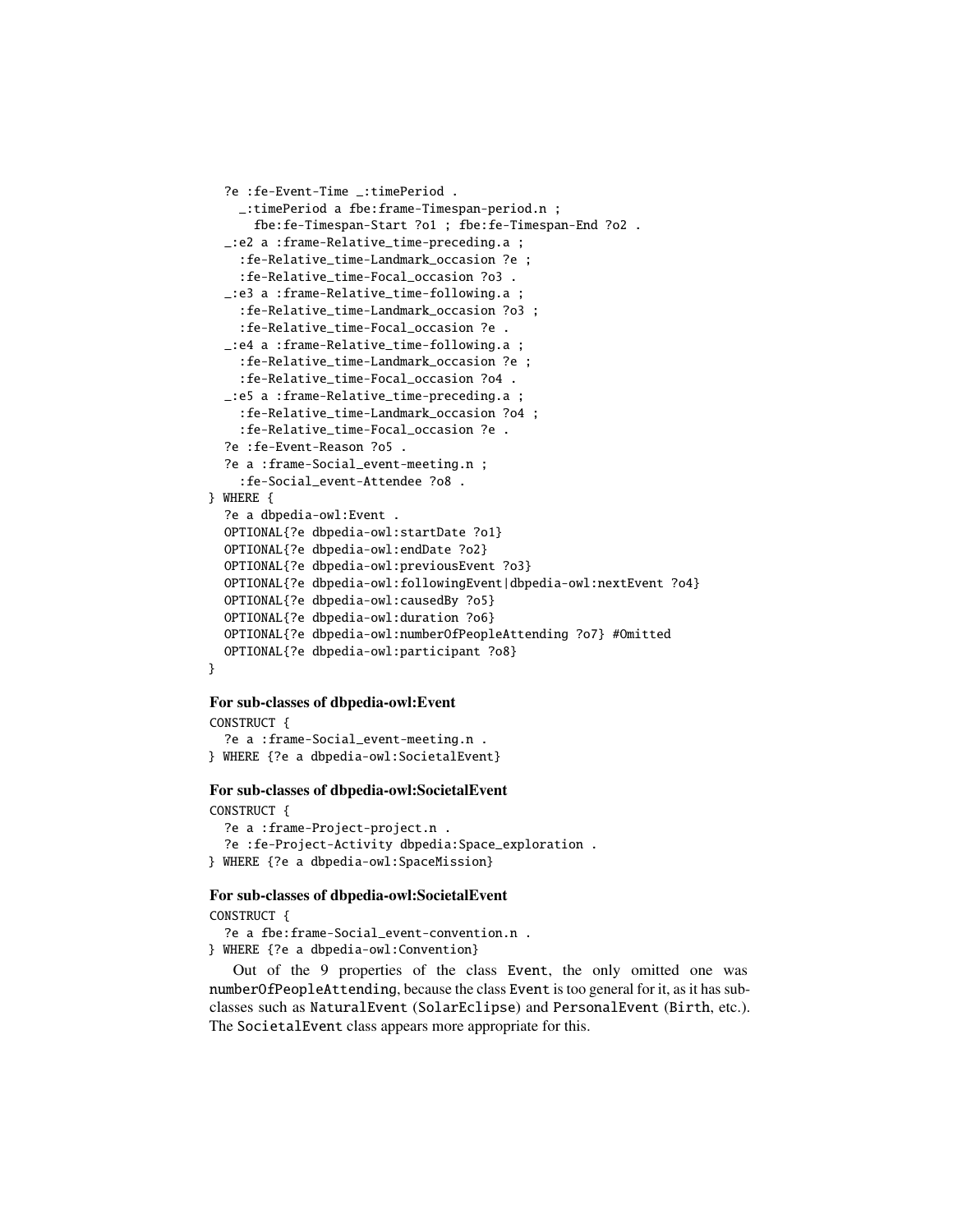#### 4.3 Representing Events from schema.org

Finally, we present the translation of the Event class in schema.org. Again, SPARQL CONSTRUCT rules are used because schema.org can be expressed using RDFa, and SPARQL offers a standard way of representing knowledge graph transformations. Due to space restrictions, we omit the subclasses here, but these have very few genuine properties, and therefore the specialization is relatively simple. Besides, the taxonomy of schema.org events has some inconsistency issues that makes its use complex: the Event class is defined as capturing events such as concerts, lectures, and festivals, with properties such as "typical age range", but there are sub-events such as UserInteraction and UserPlusOnes that actually represent a more general kind of events.

### CONSTRUCT {

```
?e a :frame-Social_event-meeting.n .
  ?e :fe-Social_event-Time _:timePeriod .
    _:timePeriod a fbe:frame-Timespan-period.n ;
      fbe:fe-Timespan-Start ?Osta ; fbe:fe-Timespan-End ?Oend .
  ?e :fe-Social_event-Duration ?Odur . ?e :fe-Social_event-Place ?Oloc .
  ?e :fe-Social_event-Attendee ?Oatt . ?e :fe-Social_event-Host ?Oorg .
  ?e :fe-Social_event-Occasion ?Osup . ?Osub :fe-Social_event-Occasion ?e .
  ?Ooff a :frame-Offering-offer.v ;
    :fe-Offering-Theme ?e .
  ?e a :frame-Performing_arts-performance.n ;
    :fe-Performing_arts-Performer ?Oper ;
    :fe-Performing_arts-Performance ?Owor .
  _: a :frame-Recording-record.v ;
    :fe-Recording-Phenomenon ?e ;
    :fe-Recording-Medium ?Orec .
} WHERE {
  ?e a sch:Event .
  # Unambiguous translation
  OPTIONAL{?e sch:startDate ?Osta} OPTIONAL{?e sch:endDate ?Oend}
  OPTIONAL{?e sch:duration ?Odur} OPTIONAL{?e sch:location ?Oloc}
  OPTIONAL{?e sch:attendee ?Oatt} OPTIONAL{?e sch:organizer ?Oorg}
  OPTIONAL{?e sch:superEvent ?Osup} OPTIONAL{?e sch:subEvent ?Osub}
  OPTIONAL{?e sch:offers ?Ooff} OPTIONAL{?e sch:performer ?Oper}
  OPTIONAL{?e sch:workPerformed ?Owor} OPTIONAL{?e sch:recordedIn ?Orec}
  # Ambiguous translation
  OPTIONAL{?e sch:doorTime ?Odoo}
  # No translation
  OPTIONAL{?e sch:eventStatus ?Oeve}
  OPTIONAL{?e sch:typicalAgeRange ?Otyp}
  OPTIONAL{?e sch:previousStartDate ?Opre}
```
}

The only extension of the FrameBase schema used here was the frame :frame-Timespan-period.n with the start and end frame elements, used to denote periods of time. This, however, is not an ad-hoc extension motivated by a particular need of only one source, but a very general one. Out of the 16 properties of the Event class, 12 were translated without loss of meaning. One was translated with partial loss of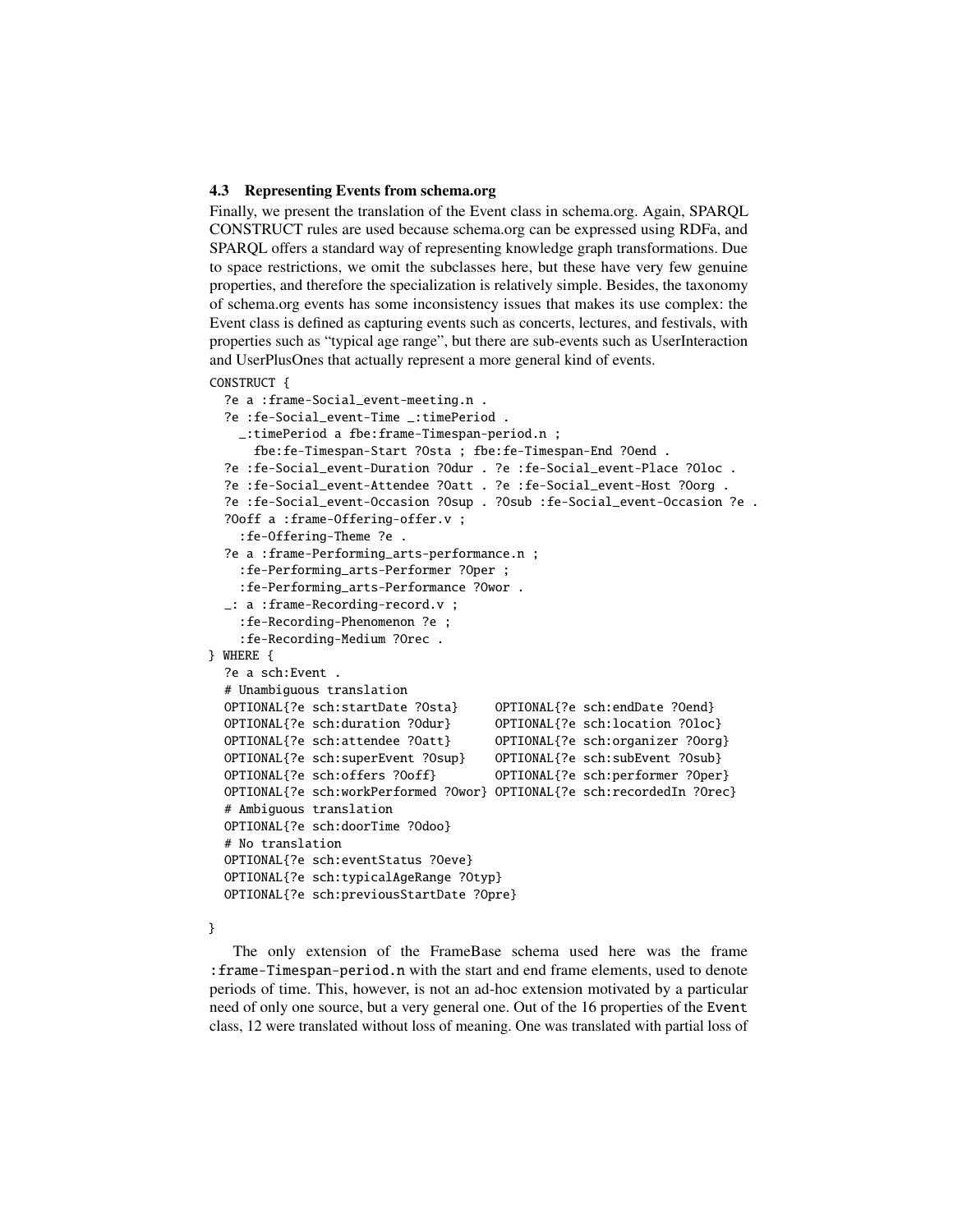meaning (doorTime, translated as a generic start time) and 3 of them were not translated. Whether these can be integrated too, by means of more complex structures, is something we are investigating.

# 4.4 Mapping Event Aspects to Frame Elements

The survey by Scherp and Mezaris [15] proposes a classification of salient aspects of events. We use this classification to show in a more general way how event aspects can relate to frame elements in the FrameNet-based schema of FrameBase.

- Time and Space: When applicable, frames include frame elements Time and Place.
- Participation: The classification defines this as "participation of objects in event, where objects can be any living as well as non-living things and include people, buildings, and other even intangible objects like the roles a person plays in a specific situation" [15]. FrameBase provides a large inventory of more specific roles to capture such participants. Often, these correspond to what are sometimes called the proto-agent and proto-patient roles, whose realization in Frame-Base depends on the frame. Some examples are :fe-Commerce\_buy-Buyer, :fe-Destroying-Destroyer and :fe-Destroying-Undergoer, which are subproperties of :fe-Getting-Recipient, :fe-Transitive\_action-Agent and :fe-Transitive\_action-Patient, respectively.
- Relations between events.
	- Mereology: The relation between two events, when one is part of another. Some frames will have a frame element that will fill this role, like :fe-Social\_event-Occasion in the example of the Event class in schema.org. In other cases, an additional frame instance of type :frame-Part\_whole can be used.
	- Causality: One event is the cause of another. Some frames will have a frame element that will fill this role, like :fe-Event-Reason in the example for the Event class in DBpedia. In other cases, an additional frame instance of type :frame-Causation can be used.
	- Correlation: When "two (or more) events have a common cause, but this common cause cannot be explained". If we can assume there is a common cause as in the definition, then the causal relationships can be represented with two instances of :frame-Causation connecting with an anonymous node for the unknown cause.
- Documentation: Events can be "documented using some media like photos or videos captured during the event". This relation is between an event and such documentation. It can be expressed connecting the events by an additional frame of type :frame-Recording-document.v, :frame-Recording-record.v, and :frame-Recording-register.v, or some extension if needed.
- Interpretation: This aspect aims at capturing "subjectivity that may exist on the other aspects of events". This is a very broad category that may include different phenomena. The perspectivization relation in FrameNet [13] connects frames representing objective events with frames describing them from a particular perspective. For instance, :frame-Commerce\_Sell and :frame-Commerce\_Buy are perspec-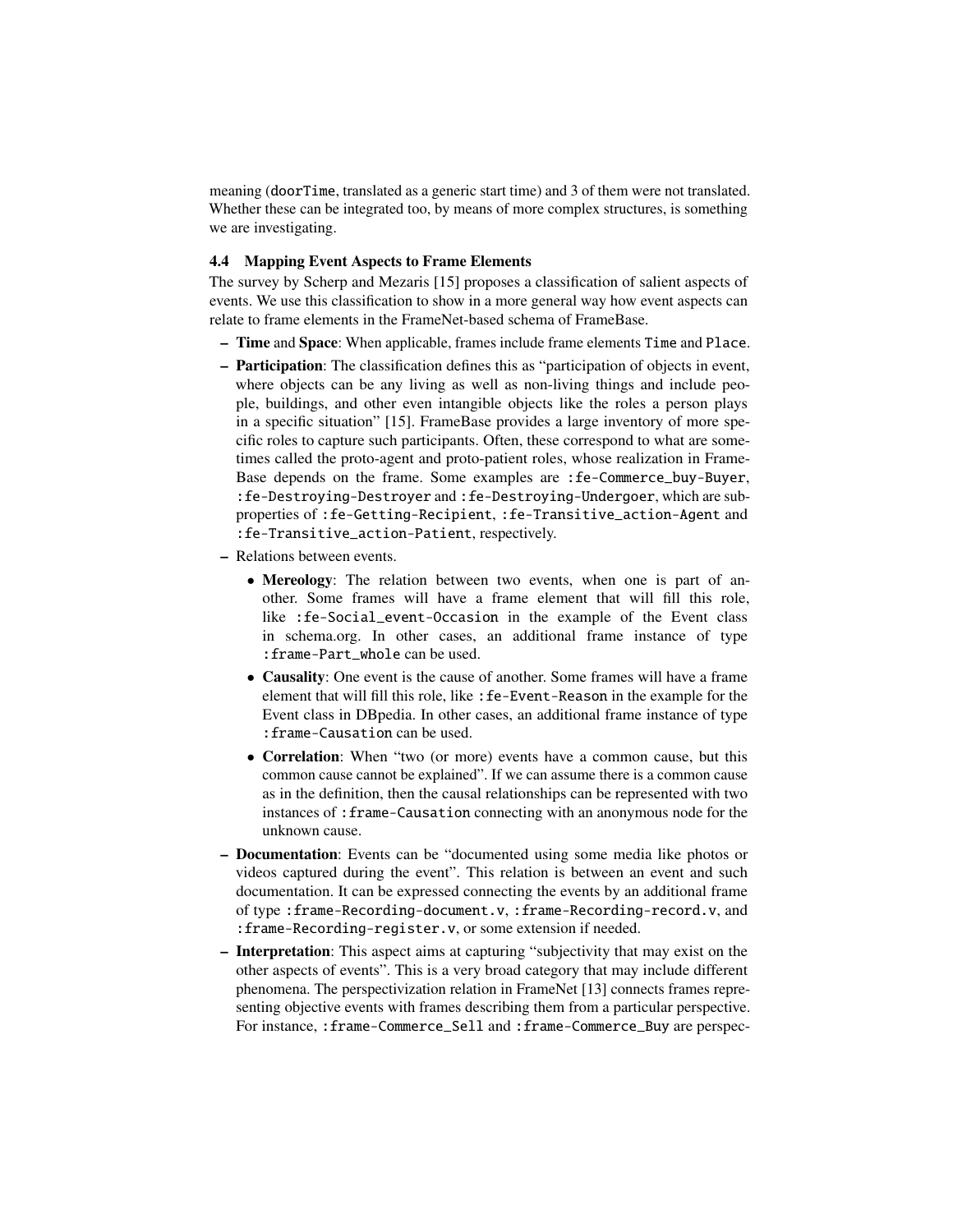tivizations of :frame-Commerce\_Scenario. In other cases, an additional frame instance of a pertinent type can be used, for instance : frame-Becoming\_aware.

### 4.5 Complex Transformations

Most of the integration rules we have described follow a pattern which involves an event *class* in the source being translated as a frame class, and each of their outgoing properties being mapped to individual frame elements. However, there are multiple ways in which the rules can differ from this basic pattern.

- 1. Sometimes, a class integration rule may need to instantiate multiple frames rather than just a single one. We distinguish two main types of this phenomenon.
	- a) The instantiated frame instances may be connected by frame elements. Examples of this include the frame :frame-Timespan-period.n created to represent time periods, and the subframes of Relative\_time to express precedence between events (all in the example for dbpedia-owl:Event). The same applies when a frame element is used to specify a frame beyond the lexical unit (see the rule for dbpedia:Space\_exploration).
	- b) Several frames can also be evoked separately, without the instances being directly connected by any frame element. When these frames describe different perspectives of the same event, there is the possibility that FrameNet links them by means of *perspectivization*, and therefore FrameBase can infer one from another. For example, classes : frame-Commerce\_buy-buy.v and :frame-Commerce\_sell-sell.v, which are used for classes Buy and Sell in the organized crime taxonomy, are both perspectivizations of :frame-Commerce\_goods-transfer. In this case, inference is possible because RDFS subclass and subproperty properties are used in FrameBase to reflect the perspectivization relation between frame classes and frame elements respectively. Another example are :frame-Receive\_visitor\_scenario and :frame-Visit\_host, which are perspectives of :frame-Visitor\_and\_host. However, in other cases one cannot rely on existing inference. For instance, see how the rule to translate Event from schema.org, besides frames Event-event.n and Timespan-period.n, also instantiates Performing\_arts-performance.n, Recording-record.v and Offering-offer.v when certain properties are present.
- 2. Another possible source of complexity is that frame elements can be inverted. In this case, the integration rules need to invert the order of the arguments, like in the second appearance of :fe-Social\_event-Occasion in the integration rule for the class Event in schema.org.
- 3. Oftentimes, a *property* (rather than a class) in the source can be translated as evoking a frame on its own. In this case, the two involved entities become connected to the new frame by means of frame elements. This would be the case for a property like fightAgainst, which might evoke an event or frame of type armed conflict, about which additional information could be added. None of the examples we have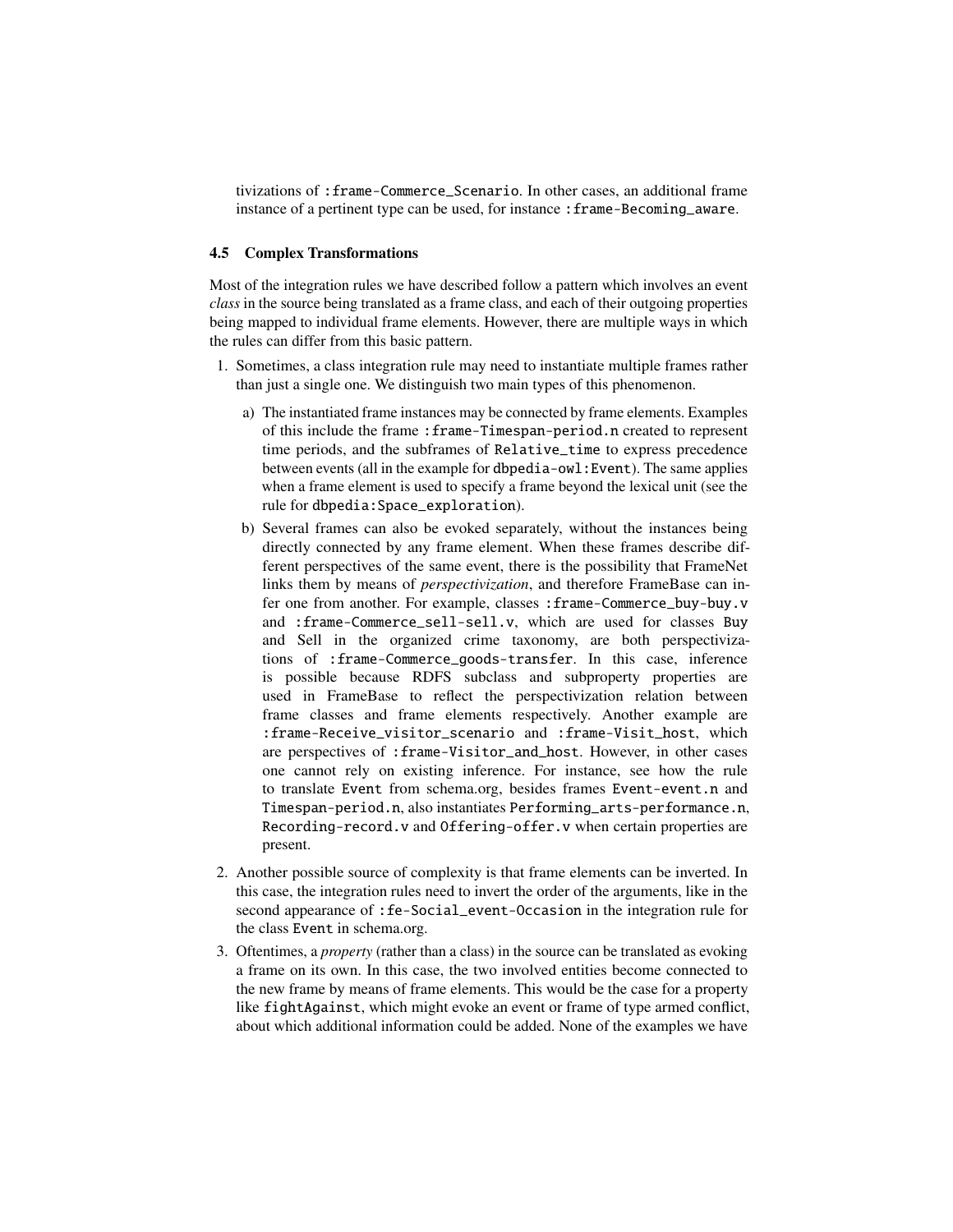covered above are of this kind, because we use sources that explicitly represent, or *reify*, events. In other sources, however, this phenomenon appears quite frequently.

Arbitrary combinations of these phenomena are possible (e.g. the rule integrating the Event class from schema.org). Overall, this makes automatic generation of the integration rules a very hard task, because it generates so many free variables that any attempt to train a system would face extreme sparsity. In some cases, it may thus make sense to sacrifice some recall, developing a system that only covers simpler transformations.

#### 4.6 Representational Flexibility

Finally, another potential challenge for data integration is that even when a homogeneous schema such as FrameBase is used, certain kinds of knowledge can still be expressed in multiple possible ways.

- One example is that there are several ways of narrowing down the meaning of a frame instance. One is creating a new sub-microframe associated with a new lexical unit. Another one is assigning a value to a frame element (see example for SpaceMission), as mentioned above. This may lead to divergent choices of representation even within the core part of the schema that comes from FrameNet.
- Another example of this is when a frame element needs to be reified, i.e. represented as a frame instance, to express something additional about it (as would be the case of the property previousStartDate in schema.org), or when there is no direct frame element available and creating it would lead to a combinatorial explosion in the size of the schema. An example of the latter is the difference between our proposal for using the frame Part\_whole for expressing sub-event relations, and how we used the frame element Occasion for the frame Social\_event, but this is a particularity of that frame. Again, this may lead to an incoherent representations in the knowledge base. One potential way of addressing this would be extending the reification–dereification mechanism of FrameBase [12].

# 5 Conclusion

We have shown how events from specialized domains can be represented with the FrameBase schema under a unified model, integrating events in the prototypical sense with more general kinds of events in the sense of abstract happenings or situations. This model has proven to have a high degree of coverage because it needed just few extensions to accommodate the integrated knowledge, and we have illustrated how these extensions can be performed when needed. We have also discussed the various challenges and problems one faces when the integration rules from disparate structured sources of event information are to be built automatically.

Extremely specialized domains, such as quantum physics, may produce lower coverage and need more extensions, although in some cases the creators of FrameNet have also been involved in projects that led to the inclusion of specific scientific and technical domains.

The integration rules that we produce can be used in the future as gold standards for training and testing automatic methods for creating rules from other schemas. We are currently performing research on these methods to integrate further sources such as YAGO2s, Freebase, and Wikidata.